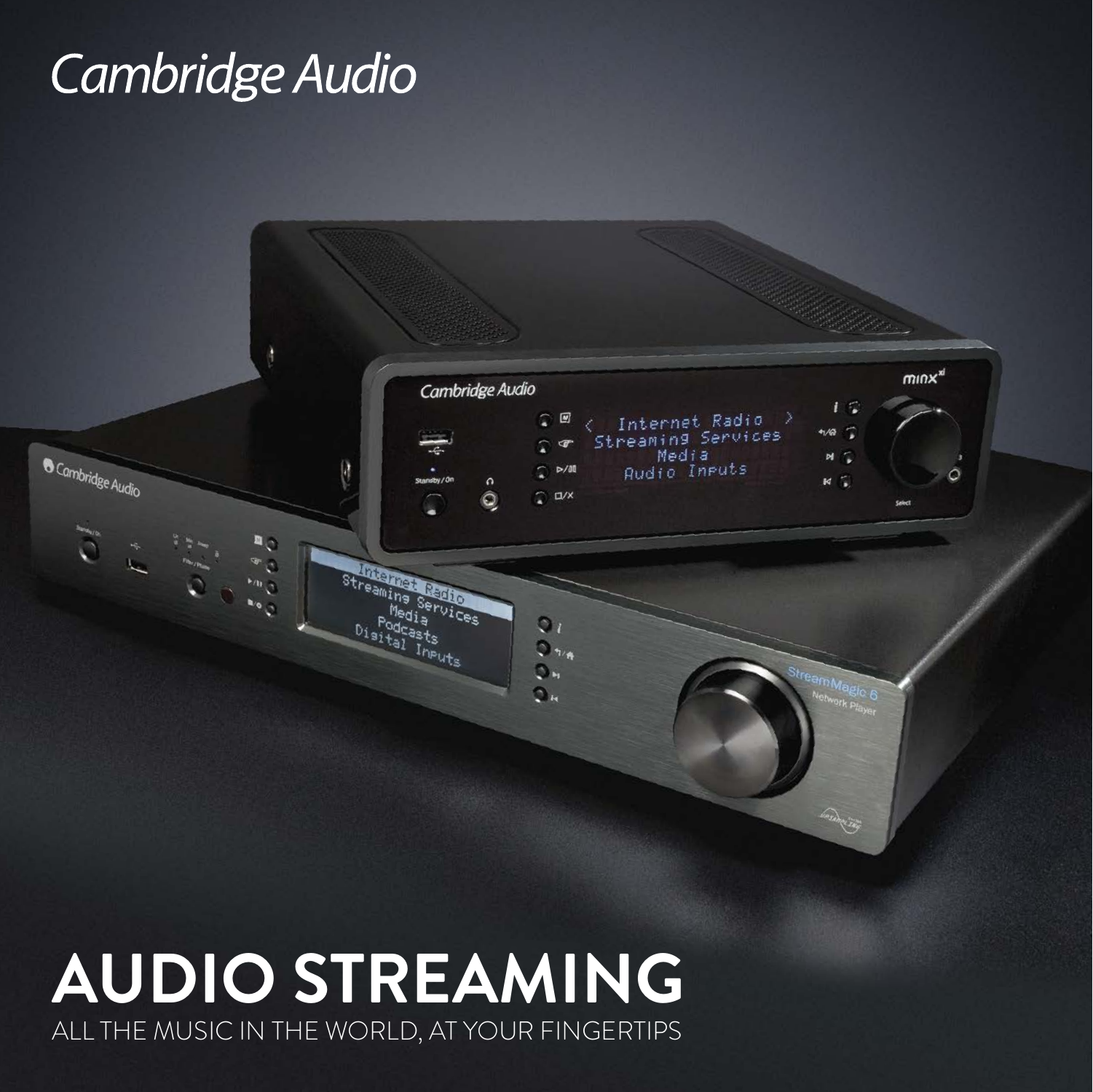# **MINX** Xi DIGITAL MUSIC SYSTEM

"A superb value package with proper hi-fi sounds that sets a new price benchmark."





#### A stylish little music system that does it all

Minx Xi handles just about any format of music, from any direction you might throw at it. It will wirelessly stream music from smartphones and tablets in their native quality. Music is accessed from your home network using driverless UPnP technology and Minx Xi will playback music files of all formats and sizes - up to stunning 24-bit/96kHz detail, including "lossless" files. Best still your can access and control all your music using our free app on your smartphone or tablet.

Wireless connection works using wi-fi or Bluetooth so it plays nicely with all brands of phone and tablet. And Minx Xi's streaming capabilities also include 20,000+ station internet radio and built-in streaming service support (BBC iPlayer Radio, Rhapsody and Pandora\* among many others). Plus pushed firmware updates means Minx Xi is constantly evolving to support the latest and highestquality services and gadgets.

\* Services dependant on market availability



"We think Cambridge has done a terrific job with the Minx Xi. It's easy to use, well built and sounds great."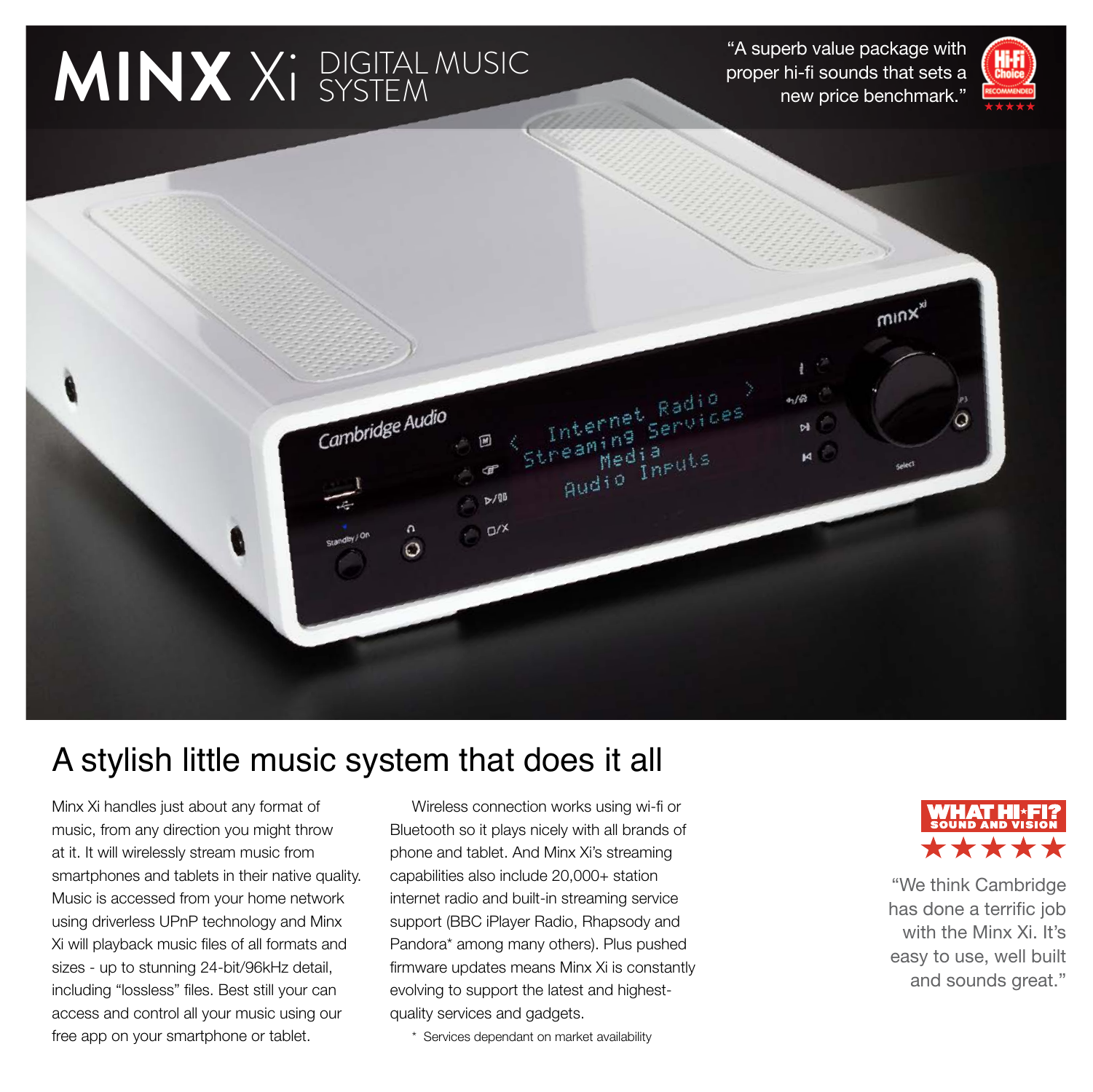## **STREAM MAGIC** 6 UPSAMPLING NETWORK MUSIC PLAYER & PRE-AMPLIFIER

### The perfect way to connect your digital music collection and hi-fi

Wherever your digital audio comes from, whatever format you store it in, the Stream Magic 6 network music player makes it sound stunning! From smartphones/tablets and laptops, to Blu-ray players, TVs and games consoles, and with support for audio streaming services including BBC iPlayer, Aupeo, and Pandora plus with access to over 20,000+ internet radio stations – the Stream Magic 6 doesn't just stream audio on to your

 $DQ$ 

hi-fi amp and speakers, but dramatically improves it as it does – bringing out the ultimate in detail, clarity and quality from your digital audio.

Key to this is our unique ATF2 upsampling. Everything passing through the Stream Magic 6 is upsampled to highest-quality 24-bit 384 kHz with jitter and other digital audio issues eliminated. The result is stunning – we quarantee you'll be impressed!

 $\mathbf{Q}$ 

Ο.  $\Omega$ .

 $\mathbf{Q}$ 

#### The Azur 651W power amplifier

Why not connect the Stream Magic 6 directly to the 651W power amplifier, to create a truly astonishing digital music system!

For more information visit www.cambridgeaudio.com

Stream Magic 6

etwork Player

GREANCE ENG



O Cambridge Audio

**WHATHIFI.COM WARDS 2013** MUCH STOE AMEDE **CAMBRIDGE AUDIO**<br>STREAM MAGIC 6

"...we can't really think of anything we don't like about it: Cambridge Audio is still pushing boundaries when it comes to innovative music machines."



"Packed with features and great sound... there's really very little to fault the Cambridge streamer on."